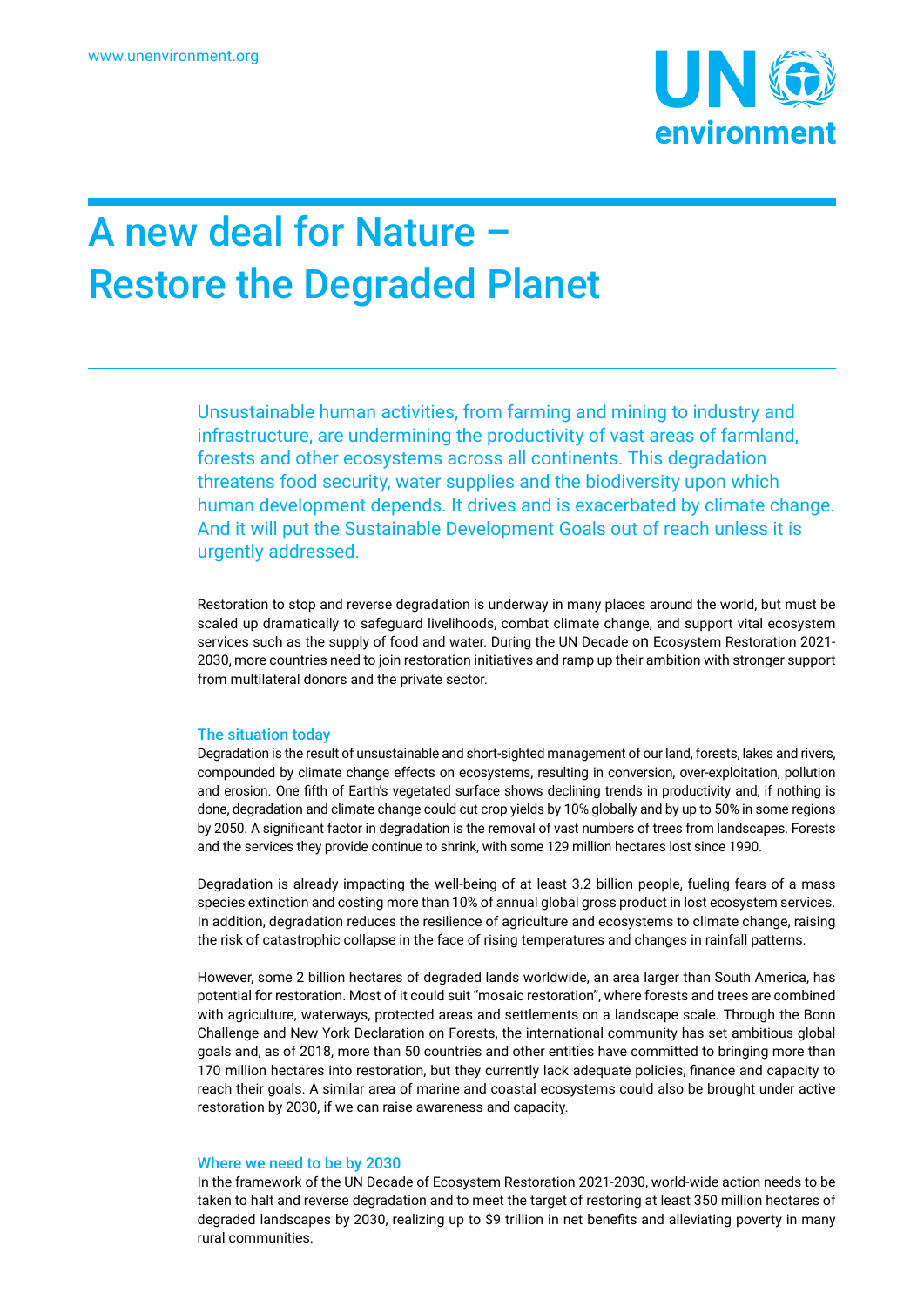Governments need to shift from subsidies and other incentives that encourage degradation towards policies that reward restoration and sustainable resource use, such as tax breaks and payments for ecosystem services. On the other hand, farmers, foresters and fishers need to have tenure or access rights secured as well as the skills and knowledge they need in order to manage local resources for the long term.

In agricultural areas, tree cover should increase and the use of agroecological farming practices expanded, in order to improve soil fertility, reduce erosion and conserve biodiversity. Restored forests can also yield more timber, host more wildlife, face less fire risk and deliver reliable water supplies for people and nature, while the increased biomass can play a crucial role in countering climate change.

Rivers, lakes and wetlands should be restored through integrated water resource management policies. Pollution should be tackled and water resources equitably shared, with fish stocks producing higher sustainable yields.

Funding should be secured in line with the estimated \$837 billion needed to reach the 350 million-hectare restoration target, aimed primarily at the private sector but with increased commitment from local and national governments and international finance bodies as well.

# What UNEP advocates for

#### **COMMITMENT**

Stronger global and regional restoration initiatives to tap into the growing expertise and support available from organizations such as the Global Partnership on Forest and Landscape Restoration.

**ACTION** Effective implementation of existing national pledges. This may require new governance arrangements, integrated policymaking, better land-use planning, and capacity-building.

#### **FUNDING**

Easier access to funding for restoration for national and local government and the private sector, through bilateral and multilateral donors, including those funding climate action. Consistent and long-term policy signals to trigger largescale re-direction of private finance into ecosystem restoration.

## Key UNEP reports

- [IPBES 2019 Global Assessment Report on Biodiversity and Ecosystem Services](https://www.ipbes.net/sites/default/files/downloads/spm_unedited_advance_for_posting_htn.pdf)
- Global Partnership on Forest and Landscape Restoration (2018) Restoring Forests and Landscapes:
- The Key to a Sustainable Future
- Intergovernmental Science-Policy Platform on Biodiversity and Ecosystems Services (2018)
- Assessment Report on Land Degradation and Restoration
- Global Environment Outlook (2019)

# Relevant United Nations Environment Assembly (UNEA) resolutions

- **UNEP/EA.4/L.11** Innovations on biodiversity and land degradation
- **UNEP/EA.3/L.10** Addressing water pollution to protect and restore water-related ecosystems
- **UNEP/EA.2/L.24**Combating desertification, land degradation and drought and promoting
- sustainable pastoralism and rangelands
- **UNEP/EA.1/L.08** Ecosystem-based adaptation

## SDGs served